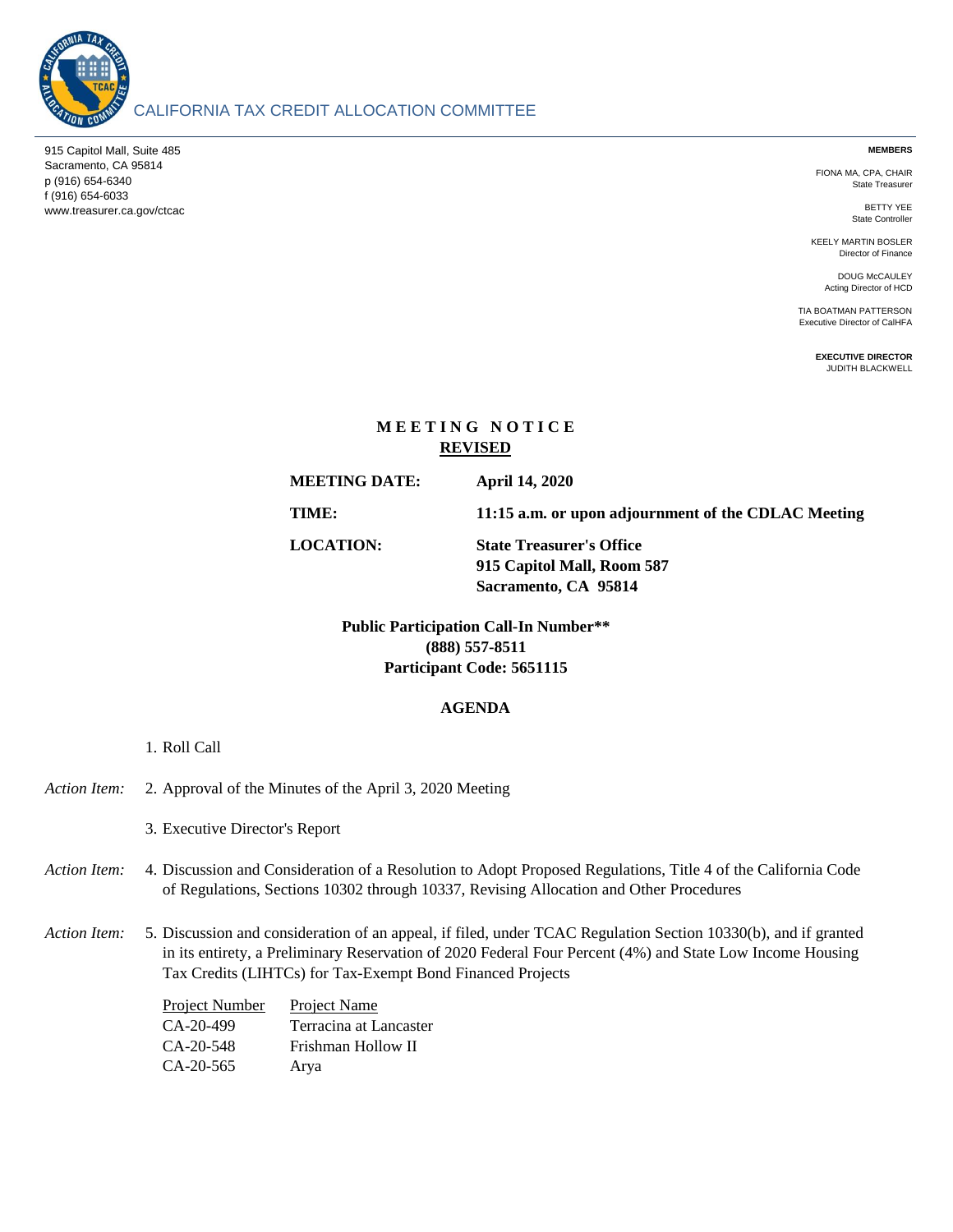#### *Action Item:* 6. 6. Discussion and Consideration of the 2020 Applications for Reservation of Federal Four Percent (4%) Low Income Housing Tax Credits (LIHTCs) for Tax-Exempt Bond Financed Projects

| Project Number | Project Name                      | Project Number | Project Name                               |
|----------------|-----------------------------------|----------------|--------------------------------------------|
| $CA-20-483$    | <b>Mountain View Apartments</b>   | $CA-20-543$    | <b>Frank G Mar Apartments</b>              |
| CA-20-485      | <b>Village Pointe Apartments</b>  | CA-20-545      | 833 Bryant Apartments                      |
| CA-20-488      | Talisa Apartments                 | CA-20-550      | Berendo Sage                               |
| CA-20-493      | <b>Serenity Apartments</b>        | CA-20-552      | 681 Florida Street                         |
| CA-20-494      | <b>Park Crest Apartments</b>      | CA-20-557      | Pueblo del Sol Phase I                     |
| CA-20-496      | <b>Sungrove Senior Apartments</b> | CA-20-558      | Hermosa Village Phase II                   |
| CA-20-498      | <b>Bay View Vista Apartments</b>  | $CA-20-560$    | Vacaville Gables                           |
| CA-20-501      | Grand & Linden Family Apts.       | CA-20-561      | Mercado Apartments                         |
| $CA-20-502$    | The Hilarita                      | CA-20-566      | <b>Pine View Apartments</b>                |
| CA-20-506      | <b>Ridge View Commons</b>         | CA-20-567      | Maison's Palmdale                          |
| CA-20-507      | Douglas Park Apartments           | CA-20-568      | Fillmore Marketplace                       |
| CA-20-512      | Light Tree Two                    | CA-20-570      | <b>Courthouse Commons</b>                  |
| CA-20-513      | <b>Light Tree Three</b>           | CA-20-571      | Casa Del Rio / Santa Cruz Riverfront Apts. |
| CA-20-522      | <b>Steinbeck Commons</b>          | CA-20-900      | <b>Glen Loma Ranch Apartments</b>          |
| CA-20-524      | Marcella Gardens                  | CA-20-901      | The Village at Burlingame                  |
| CA-20-528      | Grant Heights II                  | CA-20-902      | Sepulveda Apartments                       |
| CA-20-532      | <b>Bell Creek Apartments</b>      | CA-20-903      | <b>Scripps Mesa Apartments</b>             |
| $CA-20-534$    | Villa Raymond Apartments          | CA-20-904      | <b>Hilltop Commons Apartments</b>          |

*Action Item:* 7. 7. Discussion and Consideration of the 2020 Applications for Preliminary Reservation of Federal Four Percent (4%) and State Low Income Housing Tax Credits (LIHTCs) for Tax-Exempt Bond Financed Projects

| Project Number | Project Name                             | Project Number | Project Name                         |
|----------------|------------------------------------------|----------------|--------------------------------------|
| CA-20-546      | <b>Adams Terrace</b>                     | $CA-20-511$    | Mutual Housing at 5th Street         |
| CA-20-564      | West San Carlos Residential              | CA-20-533      | Lavender Courtyard by Mutual Housing |
| CA-20-572      | The Groves                               | CA-20-530      | 53 Colton                            |
| CA-20-529      | Silva Crossing                           | CA-20-490      | <b>Veterans Square</b>               |
| CA-20-517      | Childs & B Street TOD Affordal CA-20-497 |                | <b>Benton Park Cottages</b>          |
| CA-20-539      | Hope on Broadway                         | $CA-20-563$    | Page Street Studios                  |
| CA-20-523      | Hope on Avalon                           | CA-20-531      | Mutual Housing on the Boulevard      |
| CA-20-562      | Hope on Hyde                             | CA-20-500      | Hilltop & Euclid Family Housing      |
| CA-20-569      | <b>Alum Rock Family Housing</b>          | CA-20-580      | Las Terrazas Apartments              |
| CA-20-487      | <b>Wilton Court Apartments</b>           | CA-20-576      | 1322 O Street                        |
| CA-20-555      | Palm Vista Apartments                    | CA-20-577      | Twin Rivers Block A                  |
| CA-20-484      | NoHo 5050                                | CA-20-578      | Parkside Apartments                  |
| CA-20-503      | Poway Commons                            | CA-20-579      | <b>Block 7 Downtown Apartments</b>   |
| CA-20-525      | <b>Pioneer Cottages</b>                  | CA-20-551      | Heritage Commons Phase III           |
| CA-20-536      | Reseda Theater Senior Housing            | CA-20-556      | Sequoia Commons II                   |